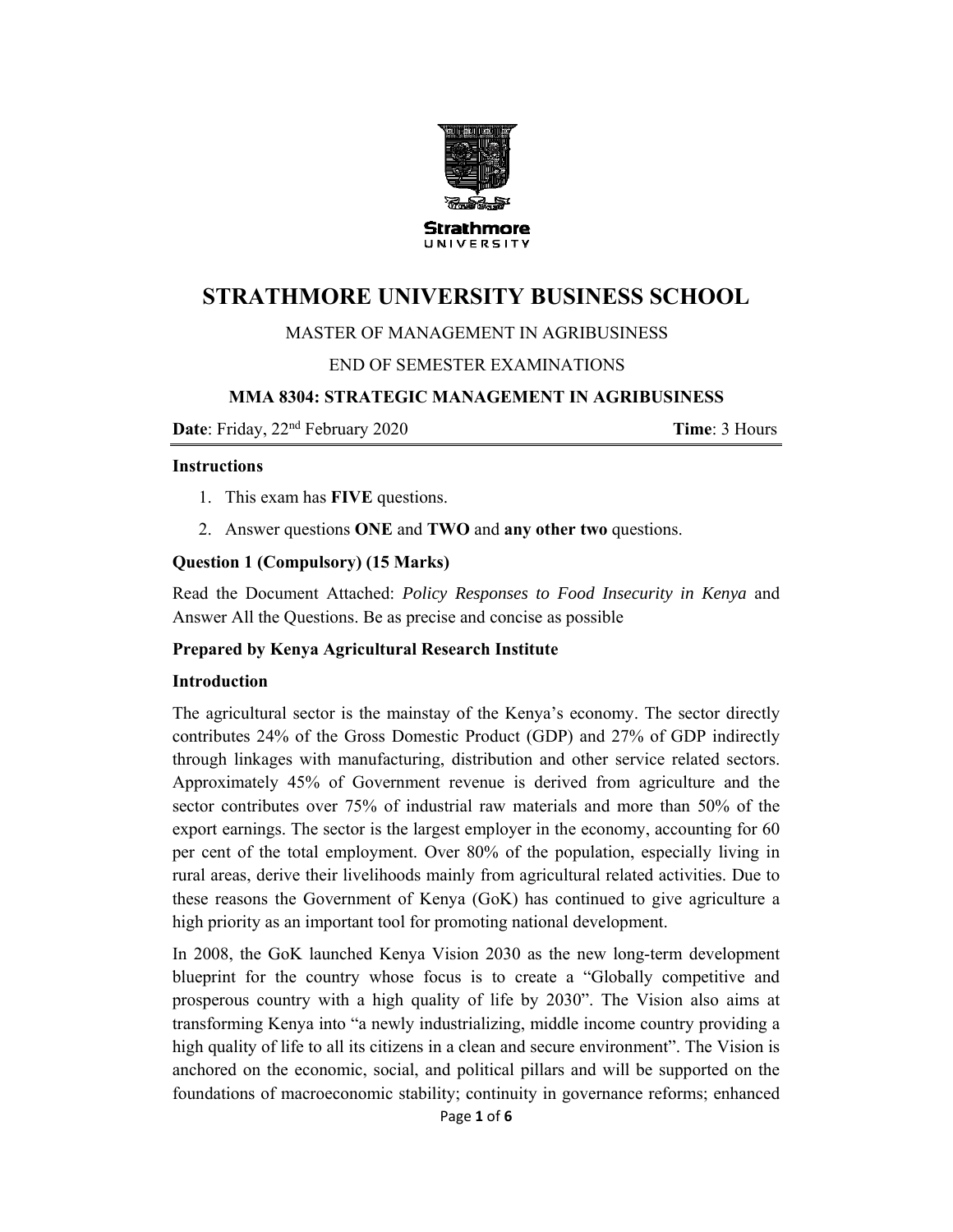equity and wealth creation opportunities for the poor; infrastructure; energy; science, technology and innovation; land reform; human resources development; security; and public sector reforms.

Given the central role the agricultural sector plays in the economy; the Government is in the process of finalizing the development of the Agricultural Sector Development Strategy (ASDS). The overall aim of this strategy is to strategically make the agricultural sector a key driver for achieving the 10 per cent annual economic growth rate expected under the economic pillar of the Vision 2030. Through the ASDS, the Government aims at transforming the agricultural sector into a profitable economic activity capable of attracting private investment and providing gainful employment for the people.

### **Food security**

The achievement of national food security is to be a key objective of the agricultural sector. Food security in this case is defined as "a situation in which all people, at all times, have physical, social and economic access to sufficient, safe and nutritious food which meets their dietary needs and food preferences for an active and healthy life" (Kenya Food Security Steering Group, 2008). In the recent years, and especially starting from 2008, the country has been facing severe food insecurity problems. These are depicted by a high proportion of the population having no access to food in the right amounts and quality. Official estimates indicate over 10 million people are food insecure with majority of them living on food relief. Households are also incurring huge food bills due to the high food prices. Maize being staple food due to the food preferences is in short supply and most households have limited choices of other food stuffs.

The current food insecurity problems are attributed to several factors, including the frequent droughts in most parts of the country, high costs of domestic food production due to high costs of inputs especially fertilizer, displacement of a large number of farmers in the high potential agricultural areas following the post-election violence which occurred in early 2008, high global food prices and low purchasing power for large proportion of the population due to high level of poverty.

### **Policy responses to the recent food crisis**

As with other countries, the Government of Kenya responded to the food crises through three major policy intervention: Supply, prices and income related policies.

### **Supply related policies**

i) Subsidy on farm inputs, especially fertilizers, through involvement of the Government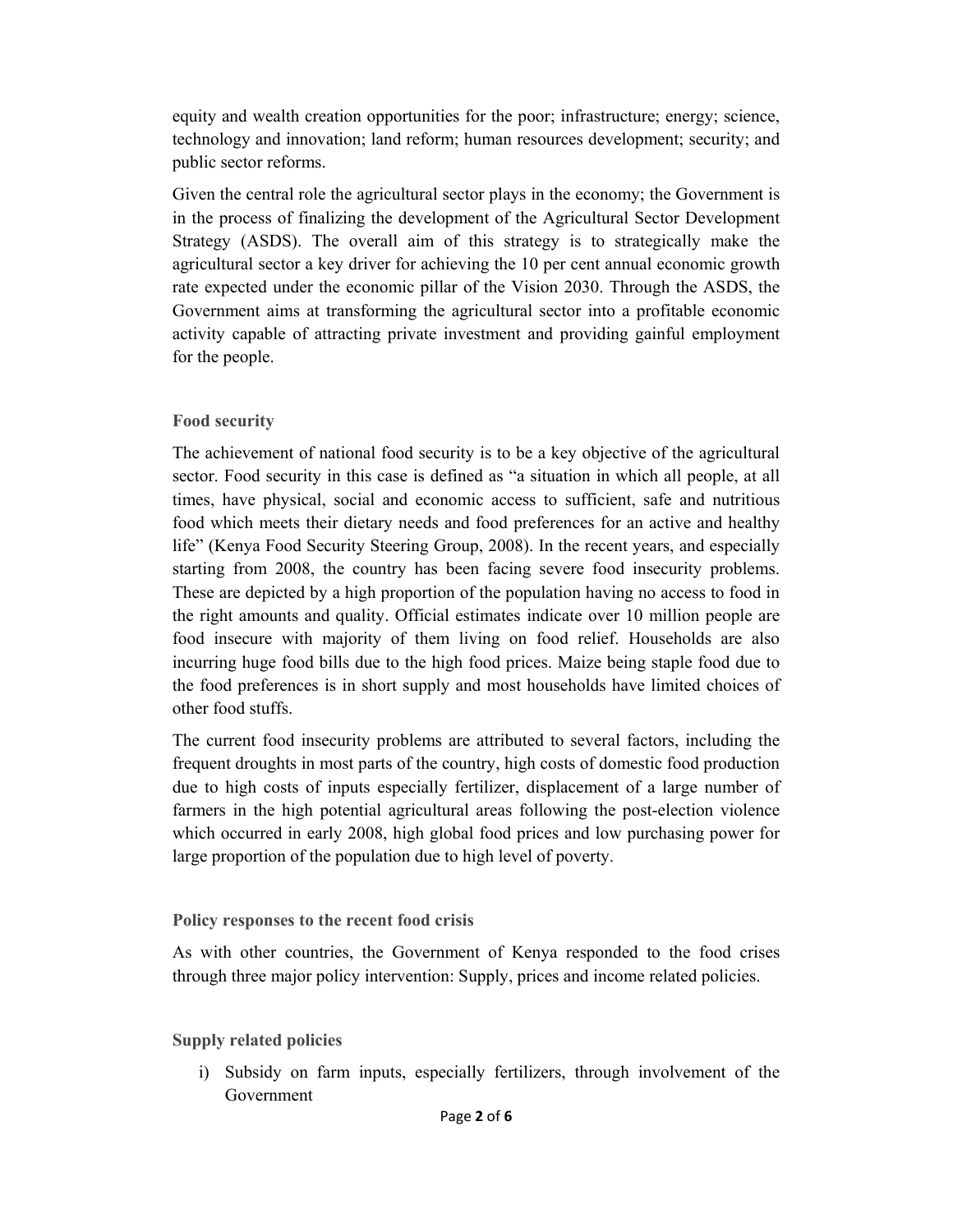- ii) National Cereals and Produce Board (NCPB) in importing and distributing the inputs.
- iii) Improvement of research and extension services and improving their linkages.
- iv) Provision of rural credit for farming (e.g. the Kilimo Biashara Initititive)
- v) Improvement in rural infrastructure, especially road network
- vi) Development rural agricultural markets and agri-business skills
- vii)Improvement of the management and use of natural resources, especially water for irrigation
- viii) Allowing for imports of tax free maize and ban on exports Providing farmers with planting materials and seeds, especially of the so called 'orphan crops- drought tolerant' which can be grown in the arid and semi-arid areas.
- ix) Encouraging diversification of crops planted
- x) Encouraging the citizens to diversify their eating habits to other foods and avoid over-reliance on maize.
- xi) Improving the conditions under which food relief organizations operate so as food relief can reach many needy people.
- xii)Private sector initiate to mobilize citizens to contribute to the food relief kitty.

**Price related policies** 

- i) Involvement of the NCPB in the purchase of maize form farmers at prices higher than market prices to provide incentive to producers.
- ii) Providing subsidy to maize meal millers to bring down the consumer retail prices of the maize meal (price subsidy to the consumers)
- iii) Raising the levels of the strategic food reserves to about 8 million bags (90kg) held by the NCPB in order to stabilize the maize prices
- iv) Providing a fund to purchase livestock from the drought stricken areas
- v) Allowing private sector to import maize at tax free.
- **Income related policies** 
	- i) Government's enhanced efforts to contribute the costs of social amenities e.g.through the free education programme and reduced costs of health at public health facilities. This enables the population especially the poor to have a little more disposal income to spend on food.
	- ii) The Government transfer funds for development to the grassroots, especially the Constituency Development Fund –CDF and Local Authorities Transfer Fund – LATF, helps the local communities meet their development need while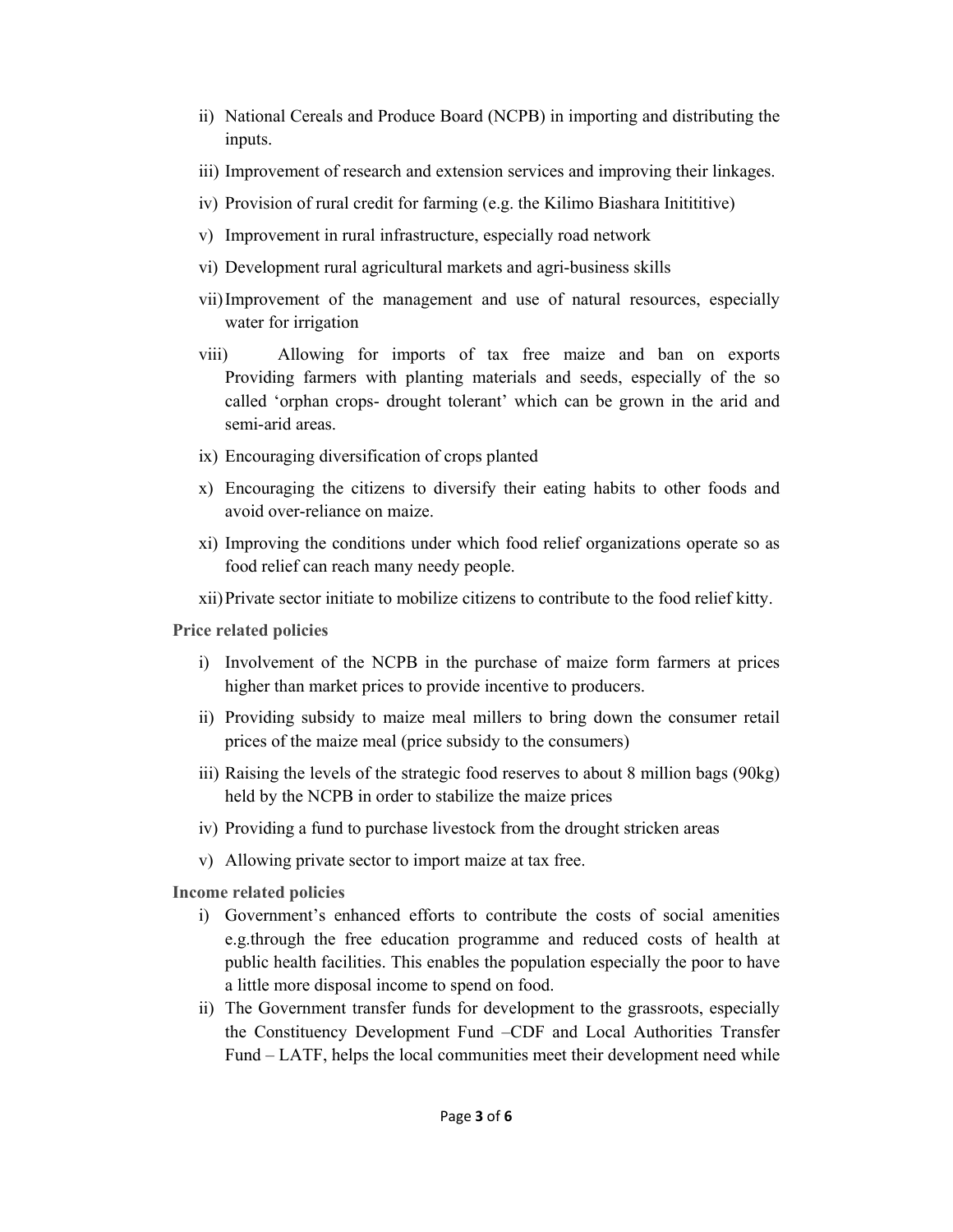creating employment at the local develop for those people who can provide specialized skills and labor.

iii) Assisting in establishing producer and marketing associations (common interest groups) for farmers to enable them exploit the economies skill through collective action.

Under the Vision 2030, the Government has identified the following seven flagship projects for implementation during the next 5 years:

- 1. Agricultural policy reforms
- 2. Three-tiered fertilizer cost reduction
- 3. Branding Kenya farm produce
- 4. Establishment of livestock disease free zones and processing facilities
- 5. Creation of publicly accessible land registries
- 6. Development of agricultural land use master plan
- 7. Development of irrigation schemes.

### **Questions**

Using the Strategic Thinking Tool Provided to you in this course, that is the Context, Concept and Execution (CCE), provide Strategic building block for a private Business that wants to set up a business in the backdrop of this Strategic policy document

## **Required:**

- a) What is the Context **(5 Marks)**
- b) What is the Concept? **(5 Marks)**
- c) What level of Execution is required to bring Food security? **(5 Marks)**

# **Question 2 (Compulsory) (15 Marks)**

Choose the company you work for or any other specific company.

a) Discuss the concept of the Value Chain as applies to the company of choice

### **(5Marks)**

- b) Describe how the managers of this company can use value chain analysis to identify and manage specific capabilities in order to achieve competitive advantage**. (5 Marks)**
- c) What are some of the Limitations of VCA as a source of Strategic advantages?

**(5 Marks)**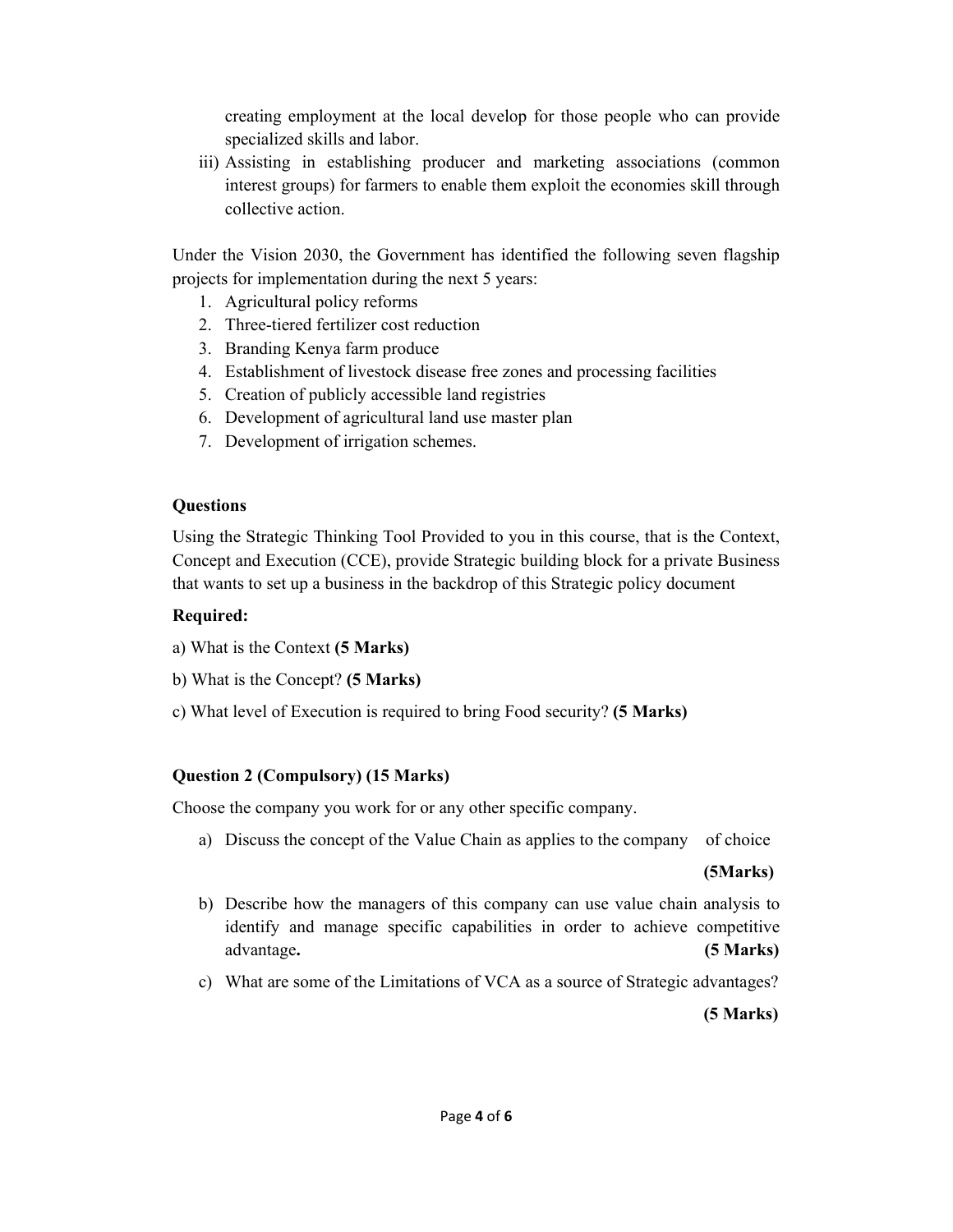### **Question 3 (10 Marks)**

The Cabinet Secretary in the Ministry of Agriculture has tasked you with the responsibility of saving the country's Policy and Strategy on Food Security as envionsed in the Vision 2030 without the different stakeholders grinding it to hault. You would like all the interests of different stakeholders to be harmonized and managed for this to happen. Your job is clear cut. However, you know that there has been so many conflicting interests in Kenya, Famers and their associations, County governments, National governments, Rift Vallery Farmers, NGOs that have set up to fight Locust, Companies that have set up Factories to convert Locusts into Feeds, Transporters, The financiers, Environmental Group among others. The Government of Kenya in the direction on Food security had taken a stance with one syndrome, Decide, Announce and Defend (DAD). Present stakeholder perspective of Mitchel Agle and Wood, identifying the different stakeholders involved in this case and stating how the ministry will deal with each of the stakeholders based on their Power, Legitimacy and Urgency in order to save the country's strategic intent.

### **Question 4 (10 Marks)**

A brilliant strategy, blockbuster product, or breakthrough technology can put you on the competitive map, but only solid execution can keep you there. You have to be able to deliver on your intent. Unfortunately, the majority of companies aren't very good at it, by their own admission. In fact, most organizations rush to structural changes-Restructuring, reconstituting- Uchumi, KQ, NYS, Kenyatta National Hospital among others.

### **Required:**

Explain what you understand by Strategy execution according to the four fundamental building blocks of strategy execution and its implications using your organization or organizations of choice.

### **Question 5 (10 Marks)**

You sit in a board meeting every month of an organization that has some of its units performing excellently well and other business units are performing very poorly. This is represented in the table below.